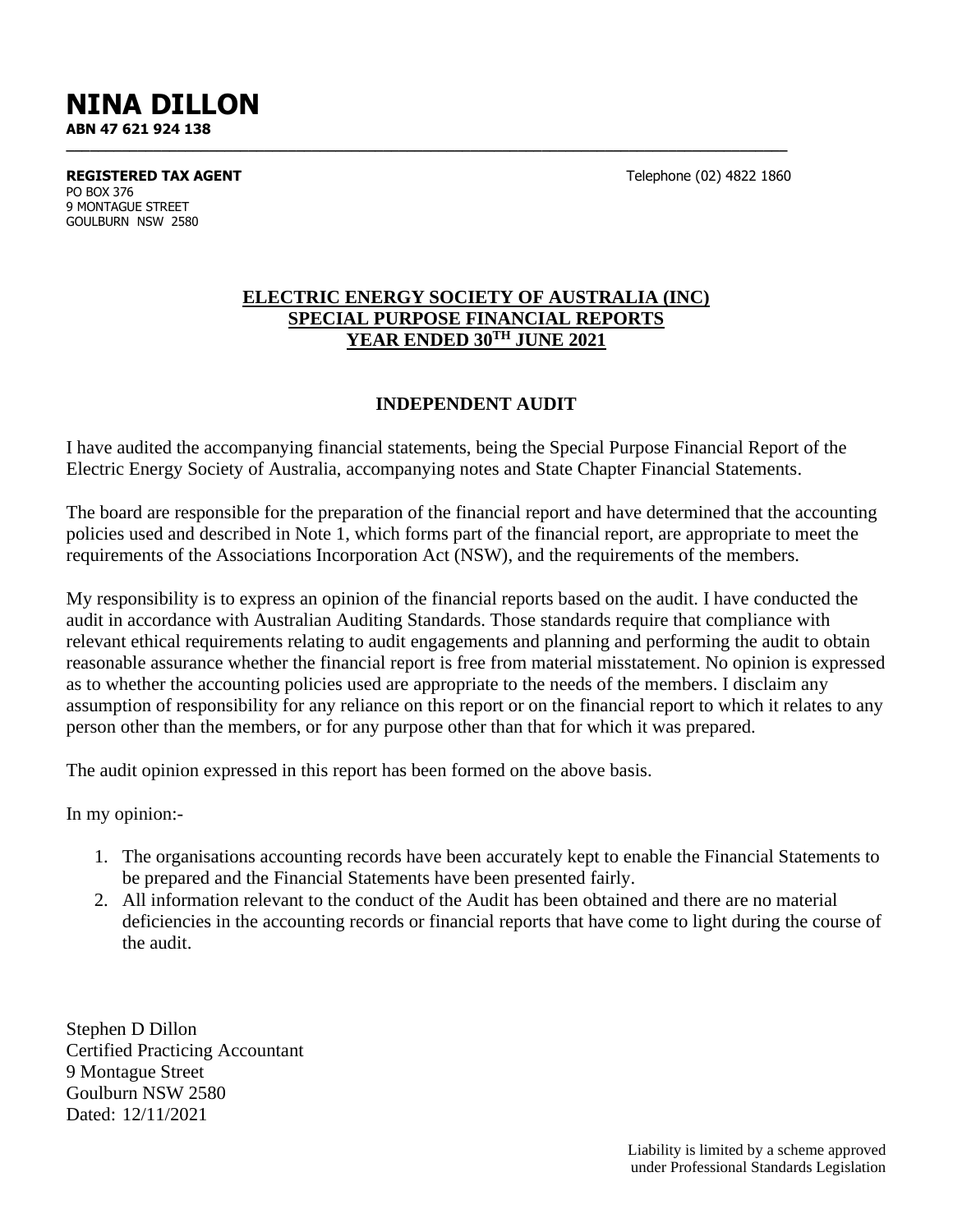# **ELECTRIC ENERGY SOCIETY OF AUSTRALIA (INC)**

### **NOTES TO AND FORMING PART OF THE ACCOUNTS**

#### **Note 1. Statement of Accounting Principles**

The Society accounts on a cash basis of accounting rather than the accrual basis.

The entity is not a reporting entity because in the member's opinion there are unlikely to exist users who are unable to command the preparation of reports tailored so as to satisfy specially all of their information needs, and these accounts are therefore "Special Purpose Financial Reports"

The entity has applied the Reporting Entity concept and in the opinion of the members no Accounting Standards have mandatory applicability.

The financial statements have been prepared in accordance with the historical cost convention. The accounting policies adopted are consistent with those of the previous year except as otherwise stated.

Because of the legal standing of the member's subscriptions, no accrual of outstanding amounts is made.

#### **Note 2. GST Owing to Chapters**

At 30 June 2021 the following amounts, which do not appear in the Income and Expenditure accounts, were owed to State Chapters in relation to GST owed from the National account for GST paid by State Chapters during the 2021 financial year:

| $-$1,478.77$ |
|--------------|
| \$194.71     |
| \$0.00       |
| \$179.99     |
| $-$193.61$   |
| $-$704.4$    |
|              |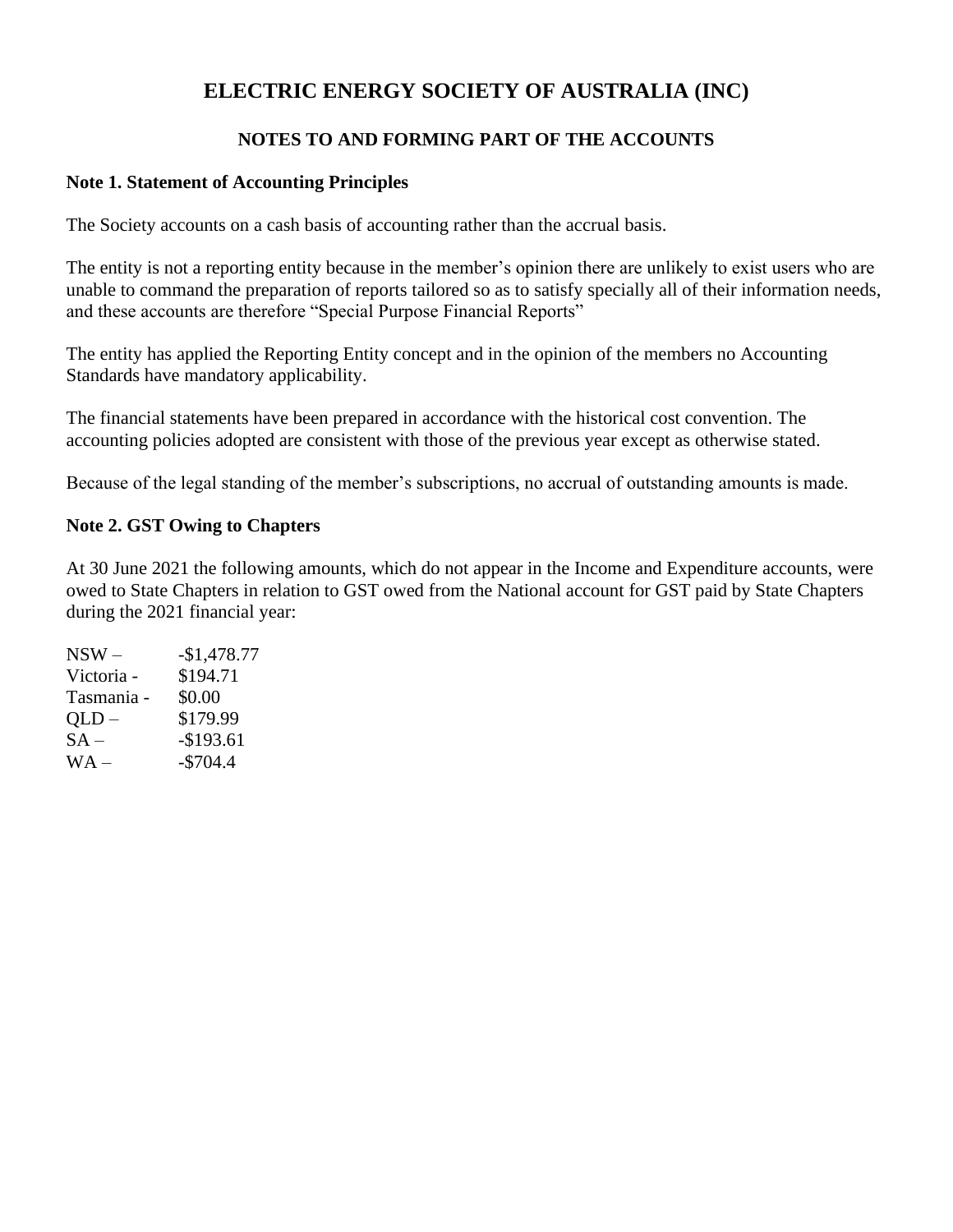# **Profit & Loss Statement**

# **01/07/2020 through 30/06/2021**

#### **12/11/2021 2:33:17 PM**

| Income<br>Subscriptions<br>Conference Income (National)<br>Interest - National<br>Webinar Income<br>Presentations<br>Seminars/Conferences - NSW<br>Seminars/Conferences - QLD<br>Seminars - SA<br>Seminars/Conferences WA<br><b>Total Presentations</b><br>Interest Income<br>Interest - NSW<br>Interest - Vic<br>Interest - QLD | \$65,374.76<br>\$2,230.54<br>\$806.56<br>\$3,400.01<br>\$27,859.12<br>\$571.62<br>\$1,624.32<br>\$17,122.00<br>\$47,177.06<br>\$2,616.17<br>\$18.10<br>\$919.03 |
|----------------------------------------------------------------------------------------------------------------------------------------------------------------------------------------------------------------------------------------------------------------------------------------------------------------------------------|-----------------------------------------------------------------------------------------------------------------------------------------------------------------|
| Interest - WA                                                                                                                                                                                                                                                                                                                    | \$748.36                                                                                                                                                        |
| Total Interest Income                                                                                                                                                                                                                                                                                                            | \$4,301.66                                                                                                                                                      |
| Total Income                                                                                                                                                                                                                                                                                                                     | \$123,290.59                                                                                                                                                    |
|                                                                                                                                                                                                                                                                                                                                  |                                                                                                                                                                 |
| <b>Expenses</b>                                                                                                                                                                                                                                                                                                                  |                                                                                                                                                                 |
| <b>Accounting &amp; Auditing</b>                                                                                                                                                                                                                                                                                                 | \$3,000.00                                                                                                                                                      |
| Secreterial & Admin                                                                                                                                                                                                                                                                                                              | \$46,023.15                                                                                                                                                     |
| <b>NSW Fair Trading</b>                                                                                                                                                                                                                                                                                                          | \$200.00                                                                                                                                                        |
| <b>Bulletins</b>                                                                                                                                                                                                                                                                                                                 | \$4,627.82                                                                                                                                                      |
| Bank Charges - National                                                                                                                                                                                                                                                                                                          | \$1,136.80                                                                                                                                                      |
| Insurance                                                                                                                                                                                                                                                                                                                        | \$2,856.55                                                                                                                                                      |
| Web Expenses                                                                                                                                                                                                                                                                                                                     | \$38,569.01                                                                                                                                                     |
| Conferences                                                                                                                                                                                                                                                                                                                      | \$1,000.00                                                                                                                                                      |
| <b>Bank Charges</b>                                                                                                                                                                                                                                                                                                              |                                                                                                                                                                 |
| Bank Charges - SA                                                                                                                                                                                                                                                                                                                | \$2.00                                                                                                                                                          |
| Bank Charges - WA                                                                                                                                                                                                                                                                                                                | \$71.80                                                                                                                                                         |
| <b>Total Bank Charges</b>                                                                                                                                                                                                                                                                                                        | \$73.80                                                                                                                                                         |
| Seminars                                                                                                                                                                                                                                                                                                                         |                                                                                                                                                                 |
| Seminars - Vic                                                                                                                                                                                                                                                                                                                   | \$277.27                                                                                                                                                        |
| Seminars - Tas                                                                                                                                                                                                                                                                                                                   | \$194.99                                                                                                                                                        |
| Seminars - QLD                                                                                                                                                                                                                                                                                                                   | \$1,930.85                                                                                                                                                      |
| Seminars - SA                                                                                                                                                                                                                                                                                                                    | \$45.45                                                                                                                                                         |
| Seminars - WA                                                                                                                                                                                                                                                                                                                    | \$4,253.77                                                                                                                                                      |
| Total Seminars                                                                                                                                                                                                                                                                                                                   | \$6,702.33                                                                                                                                                      |
| <b>Student Prizes</b>                                                                                                                                                                                                                                                                                                            |                                                                                                                                                                 |
| Student Prizes - NSW                                                                                                                                                                                                                                                                                                             | \$500.00                                                                                                                                                        |
| Student Prizes - Vic                                                                                                                                                                                                                                                                                                             | \$2,290.91                                                                                                                                                      |
| Student Prizes - Tas                                                                                                                                                                                                                                                                                                             | \$500.00                                                                                                                                                        |
| Student Prizes - QLD                                                                                                                                                                                                                                                                                                             | \$1,500.00                                                                                                                                                      |
| Student Prizes - SA                                                                                                                                                                                                                                                                                                              | \$2,000.00                                                                                                                                                      |
| Student Prizes - WA                                                                                                                                                                                                                                                                                                              | \$500.00                                                                                                                                                        |
| <b>Total Student Prizes</b>                                                                                                                                                                                                                                                                                                      | \$7,290.91                                                                                                                                                      |
| Conferences                                                                                                                                                                                                                                                                                                                      |                                                                                                                                                                 |
| Conferences - NSW                                                                                                                                                                                                                                                                                                                | \$17,162.24                                                                                                                                                     |
| Conferences - Vic                                                                                                                                                                                                                                                                                                                | \$1,381.71                                                                                                                                                      |
| Conferences - QLD                                                                                                                                                                                                                                                                                                                | \$416.54                                                                                                                                                        |
| Conferences - SA                                                                                                                                                                                                                                                                                                                 | \$360.00                                                                                                                                                        |
| Conferences - WA                                                                                                                                                                                                                                                                                                                 | \$7,327.78                                                                                                                                                      |
| <b>Total Conferences</b>                                                                                                                                                                                                                                                                                                         | \$26,648.27                                                                                                                                                     |
| <b>Total Expenses</b>                                                                                                                                                                                                                                                                                                            | \$138,128.64                                                                                                                                                    |
| Net Profit / (Loss)                                                                                                                                                                                                                                                                                                              |                                                                                                                                                                 |
|                                                                                                                                                                                                                                                                                                                                  | $-$14,838.05$                                                                                                                                                   |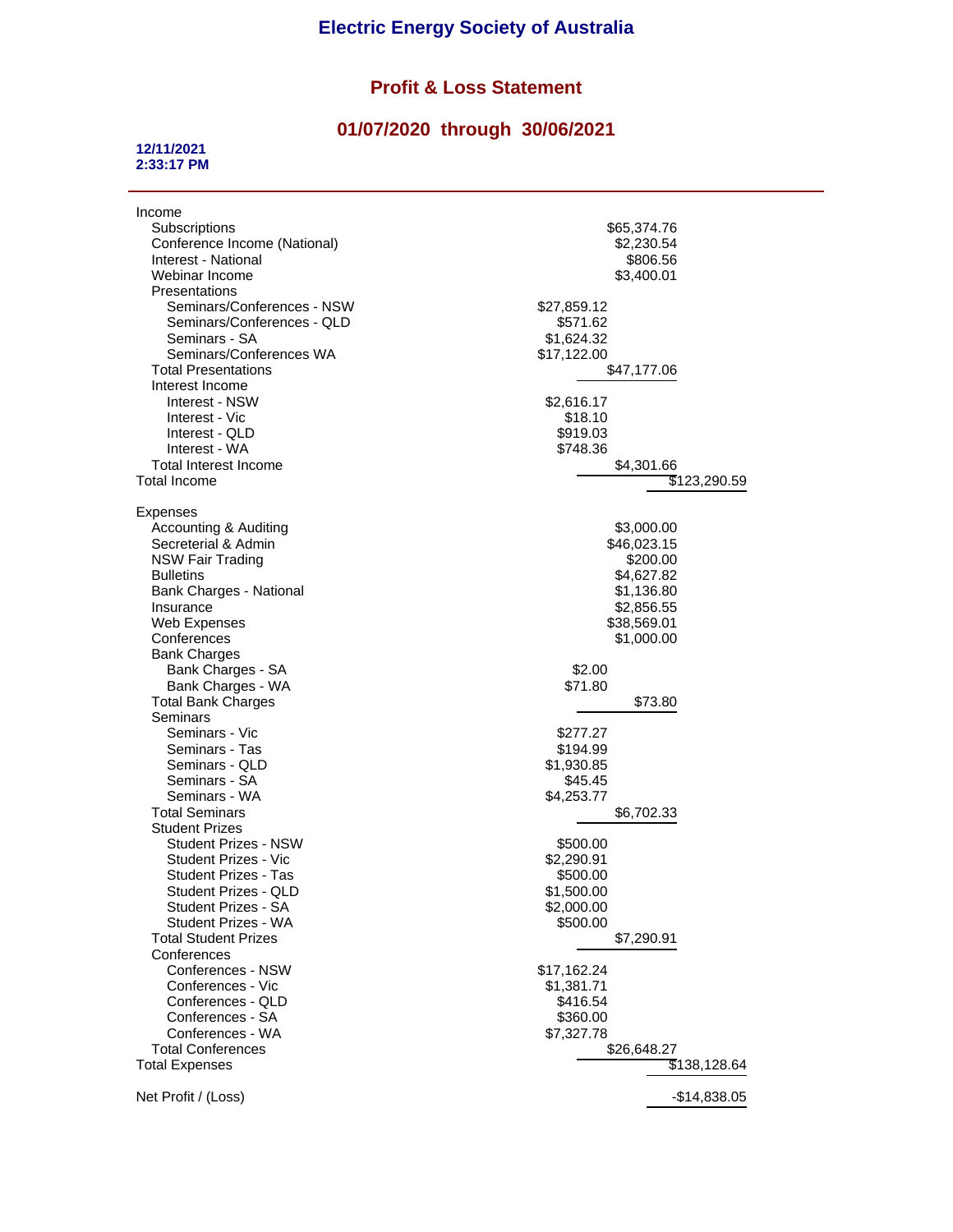# **Electric Energy Society of Australia**

# **Balance Sheet**

#### **As of June 2021**

#### **12/11/2021 2:33:24 PM**

| Assets<br><b>Working Accounts</b> |               |
|-----------------------------------|---------------|
| <b>Westpac 223593</b>             | \$47,788.12   |
| <b>Westpac 342998</b>             | \$179.65      |
| Westpac Investment 223606         | \$17,476.77   |
| Suncorp Cash Management           | \$1.18        |
| Westpac 223614 - NSW              | \$25,834.43   |
| Westpac 264176 - NSW              | \$34,507.20   |
| CBA 10321052 - Tasmania           | \$7,363.30    |
| CBA 10834298 - QLD                | \$17,666.37   |
| CBA 10081061 - SA                 | \$12,404.90   |
| CBA 10463622 - WA                 | \$78,532.73   |
| Westpac 438782 - Vic              | \$9,428.53    |
| Westpac 438790 - Vic              | \$41,760.27   |
| <b>Total Working Accounts</b>     | \$292,943.45  |
| <b>Term Deposits</b>              |               |
| Suncorp 502024276                 | \$50,777.12   |
| Suncorp 604657136 - NSW           | \$28,333.99   |
| Westpac 231315 - NSW              | \$69,981.02   |
| Westpac 246939 - NSW              | \$47,904.12   |
| Westpac 299280 - NSW              | \$17,864.41   |
| CBA 600350102073 - WA             | \$0.00        |
| CBA 50134207 - QLD                | \$92,947.72   |
| <b>Total Term Deposits</b>        | \$307,808.38  |
| <b>Total Assets</b>               | \$600,751.83  |
|                                   |               |
| Liabilities                       |               |
| <b>GST Liabilities</b>            |               |
| <b>GST Collected</b>              | $-$598.64$    |
| <b>GST Paid</b>                   | \$0.00        |
| <b>ATO Creditor</b>               | \$52.00       |
| <b>Total GST Liabilities</b>      | $-$546.64$    |
| <b>Total Liabilities</b>          | $-$ \$546.64  |
|                                   |               |
| <b>Net Assets</b>                 | \$601,298.47  |
|                                   |               |
|                                   |               |
| Equity                            |               |
| <b>Retained Earnings</b>          | \$616,136.52  |
| <b>Current Year Earnings</b>      | $-$14,838.05$ |
| <b>Total Equity</b>               | \$601,298.47  |
|                                   |               |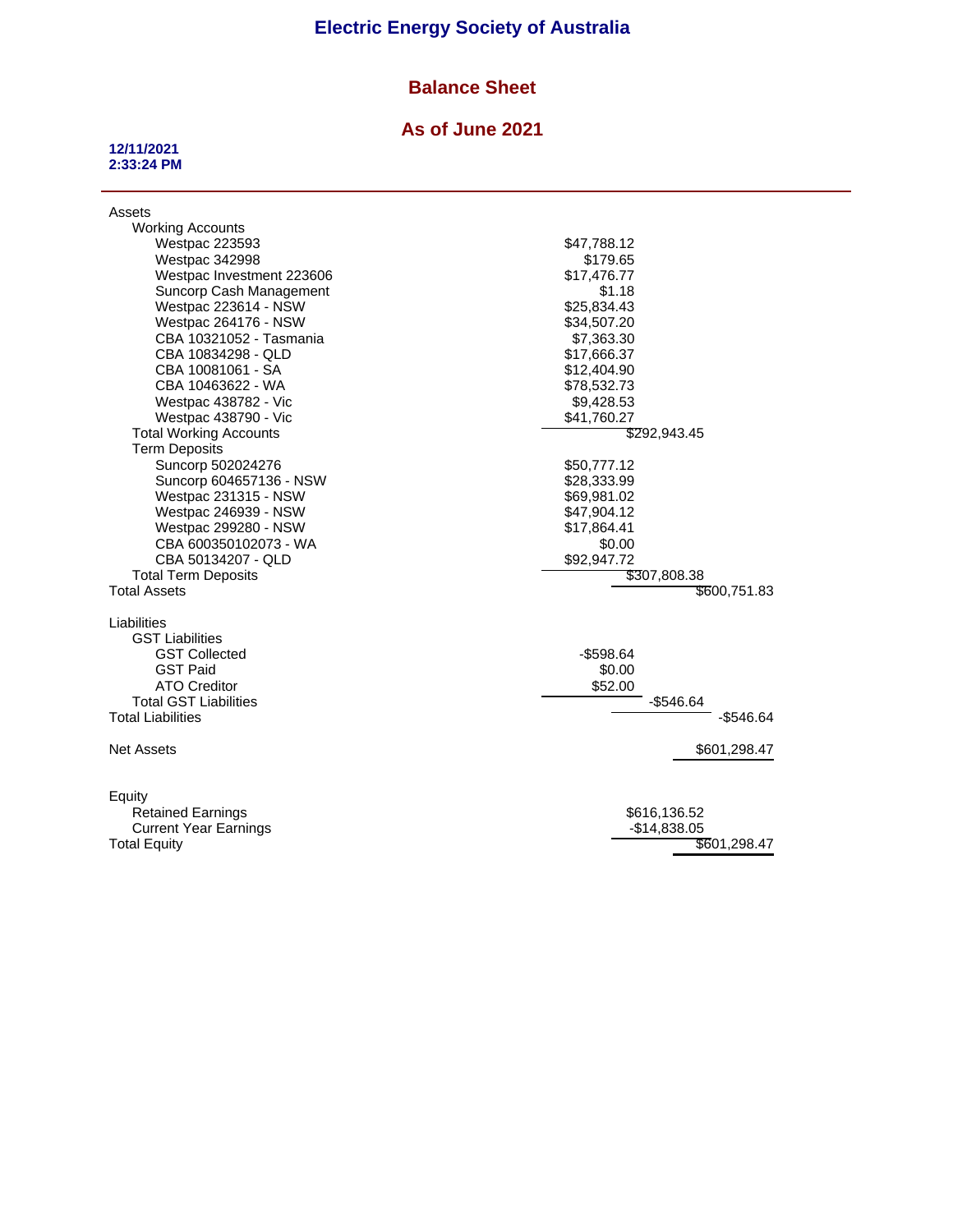# Technical Society of Engineers Australia

# **BALANCE SHEET** 1st July 2020 to 30th June 2021

| 2019/2020        |                                 |             | 2020/2021        |
|------------------|---------------------------------|-------------|------------------|
|                  | <b>CURRENT ASSETS</b>           | <b>Note</b> |                  |
| 7,447.09         | Cash at Bank Westpac Bank       |             | 47,788.12        |
| 1,073.13         | Cash at Bank Westpac Bank       |             | 179.65           |
| 68,359.12        | Cash at Bank Westpac Inv a/c    |             | 17,476.77        |
| 1.18             | <b>Suncorp Cash Management</b>  |             | 1.18             |
| 50,000.00        | <b>Term Deposits</b>            | Note 2      | 50,777.12        |
| 114.09           | <b>Funds owed from Chapters</b> |             | 114.09           |
| 572.53           | <b>GST Debtor</b>               |             | 598.64           |
|                  | <b>GST Debtor - ATO</b>         |             |                  |
| 141.92           | Chapter Debtor - GST            | Note 3      |                  |
|                  |                                 |             |                  |
| \$<br>127,425.22 |                                 |             | \$<br>116,935.57 |
|                  | <b>LESS CURRENT LIABILITIES</b> |             |                  |
| 3,328.19         | <b>Chapter Creditors - GST</b>  | Note 4      |                  |
|                  | <b>GST Liabilities</b>          |             |                  |
| 1,212.00         | <b>GST Creditor - ATO</b>       |             | 52.00            |
| 390.87           | Funds owed to Chapters          |             | 390.87           |
| \$<br>4,931.06   |                                 |             | \$<br>442.87     |
|                  |                                 |             |                  |
| \$122,494.16     | <b>NET ASSETS</b>               |             | \$116,492.70     |
|                  | <b>MEMBERS FUNDS</b>            |             |                  |
| 150,108.09       | <b>Balance Brought Forward</b>  |             | 122,494.16       |
| 27,613.93        | Surplus/(Defecit) for period    |             | 3,999.38         |
| \$122,494.16     | <b>Balance as at 30th June</b>  |             | \$118,494.78     |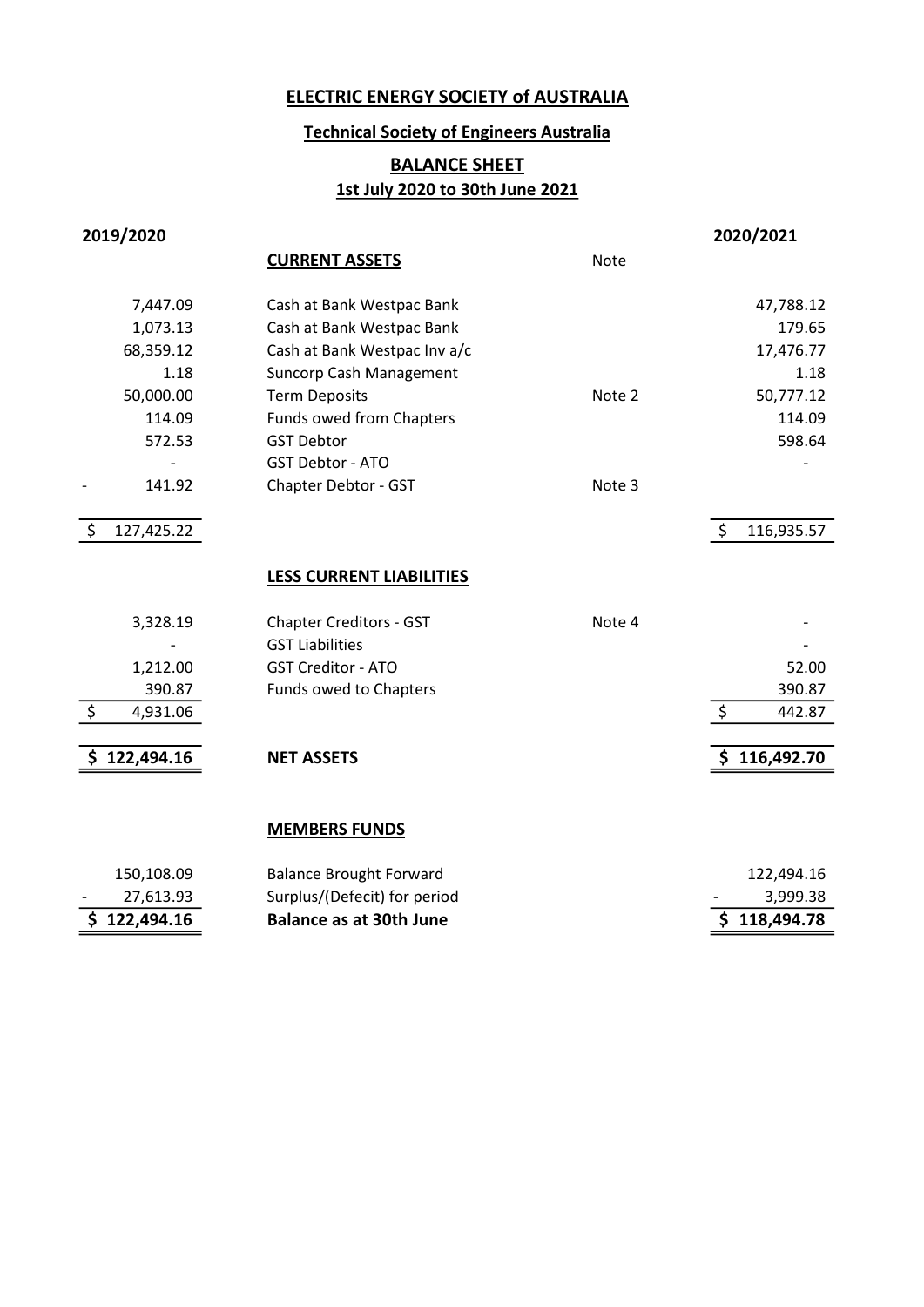# Technical Society of Engineers Australia

# INCOME AND EXPENDITURE ACCOUNT 1st July 2020 to 30th June 2021

#### INCOME

2019/2020 2020/2021

| 77,450.00                    | Subscriptions                        | 65,374.76       |
|------------------------------|--------------------------------------|-----------------|
| 3,731.36                     | Conference Income                    | 2,230.54        |
| 3,347.46                     | Interest Income                      | 806.56          |
| $\qquad \qquad \blacksquare$ | <b>National Levies</b>               | 50,000.00       |
| 3,236.39                     | Webinar Income                       | 3,400.01        |
| 87,765.21                    | <b>TOTAL INCOME</b>                  | \$121,811.87    |
| \$115,379.14                 | <b>LESS: EXPENDITURE</b>             | \$125,811.25    |
| 27,613.93                    | <b>PROFIT / (DEFICIT) for period</b> | -\$<br>3,999.38 |

### ELECTRIC ENERGY SOCIETY of AUSTRALIA

# INCOME AND EXPENDITURE ACCOUNT Technical Society of Engineers Australia

#### 1st July 2020 to 30th June 2021

#### **EXPENDITURE**

#### 2019/2020 2020/2021

| 3,000.00     | Audit & Accounting                          | 3,000.00     |
|--------------|---------------------------------------------|--------------|
| 53,527.85    | Secreterial & Administration                | 46,023.15    |
| 1,150.16     | Printing, Stationery, Copying, Certificates |              |
| 10,808.14    | <b>Travelling &amp; Seminars</b>            |              |
| 196.00       | <b>NSW Fair Trading</b>                     | 200.00       |
| 6,600.84     | <b>Bulletins</b>                            | 4,627.82     |
| 1,639.56     | <b>Bank/Merchant Fees</b>                   | 1,136.80     |
| 26,016.92    | <b>Chapter Support</b>                      | 28,397.92    |
| 2,877.27     | Insurance                                   | 2,856.55     |
| 7,803.30     | <b>Web Expenses</b>                         | 38,569.01    |
| 1,759.10     | Conferences                                 | 1,000.00     |
|              |                                             |              |
| \$115,379.14 | <b>TOTAL EXPENDITURE</b>                    | \$125,811.25 |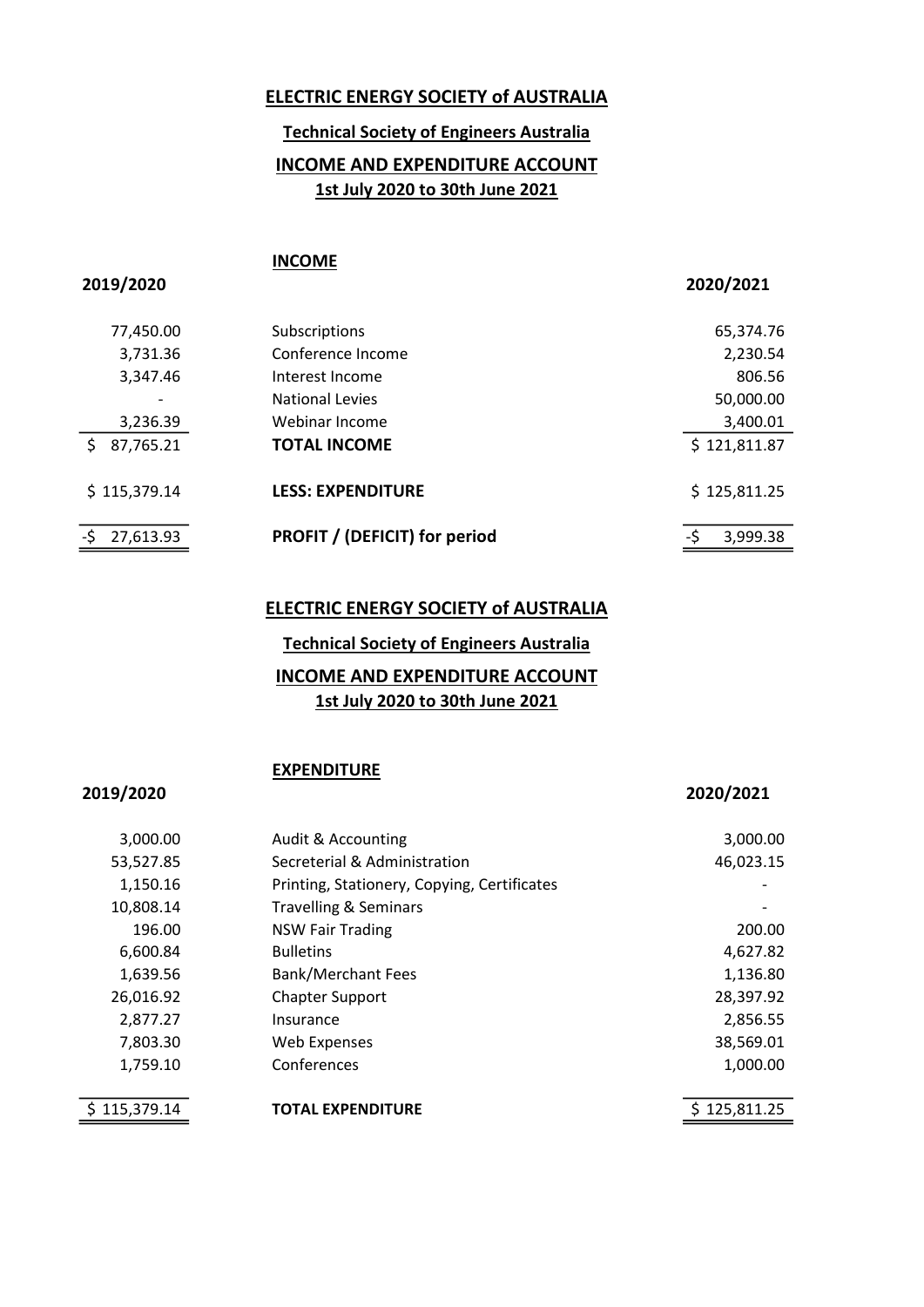#### ELECTRIC ENERGY SOCIETY of AUSTRALIA **State Chapter Summary** INCOME AND EXPENDITURE ACCOUNT 1st July 2020 to 30th June 2021

| INCOME | <b>EXPENSES</b> |
|--------|-----------------|
|        |                 |

|            |                 |                          |                          | National  | <b>Total</b>           | Seminar  |                          | Student       | Conference               | Other        | <b>Total</b>    | <u>Net</u>    |
|------------|-----------------|--------------------------|--------------------------|-----------|------------------------|----------|--------------------------|---------------|--------------------------|--------------|-----------------|---------------|
|            | <u>Interest</u> | Seminar/Conference       | Other Inc                | Support   | Income                 | Exp      | <b>Admin</b>             | <b>Prizes</b> | <u>Exp</u>               | <b>Costs</b> | <u>Exp</u>      | Profit/(Loss) |
| <b>NSW</b> | 2,616.17        | 27,859.12                | $\overline{\phantom{0}}$ | 4,651.67  | 35,126.96 NSW          |          | $\overline{\phantom{0}}$ | 500.00        | 17,162.24                | 23,806.00    | 41,468.24 -\$   | 6,341.28      |
| Vic        | 18.10           | $\overline{\phantom{0}}$ |                          | 6.874.41  | 6,892.51 Vic           | 277.27   | $\overline{\phantom{0}}$ | 2,290.91      | 1,381.71                 | 5,258.00     | $9,207.89 - $$  | 2,315.38      |
| Tas        |                 | $\sim$                   | $\overline{\phantom{0}}$ | 1,204.50  | .,204.50 Tas           | 194.99   | $\overline{\phantom{a}}$ | 500.00        | $\overline{\phantom{0}}$ | 753.00       | 1,447.99 -\$    | 243.49        |
| <b>QLD</b> | 919.03          | 571.62                   |                          | 5,175.50  | $6.666.15$ $\vert$ QLD | 1,930.85 | $\overline{\phantom{0}}$ | 1,500.00      | 416.54                   | 11,682.00    | $15,529.39 - $$ | 8,863.24      |
| SA         |                 | 1,624.32                 | $\overline{\phantom{0}}$ | 5,163.67  | 6,787.99 ISA           | 45.45    | ۰                        | 2,000.00      | 360.00                   | 983.00       | 3,388.45        | 3,399.54      |
| <b>WA</b>  | 748.36          | 17,122.00                | $\overline{\phantom{0}}$ | 5,328.17  | 23.198.53 IWA          | 4.253.77 | ۰                        | 1,200.00      | 7,327.78                 | 7,591.80     | 20,373.35       | 2,825.18      |
|            |                 |                          |                          |           |                        |          |                          |               |                          |              |                 |               |
| Totals     | 4,301.66        | 47.177.06                |                          | 28,397.92 | 79,876.64 Totals       | 6,702.33 | $\overline{\phantom{a}}$ | 7,990.91      | 26,648.27                | 50,073.80    | 91,415.31<br>-S | 11,538.67     |

#### COMBINED BALANCE SHEET **State Chapter Summary** As at 30th June 2021

|            | Cash at    |                          | <u>GST</u>               | Other                    | <b>Total</b> | <u>GST</u>               | Other                    | Members          |
|------------|------------|--------------------------|--------------------------|--------------------------|--------------|--------------------------|--------------------------|------------------|
|            | Bank       | Investments              | Owed                     | Assets                   | Assets       | Owing                    | Liabilities              | Equity           |
| <b>NSW</b> | 60,341.63  | 164,083.54               | $\overline{\phantom{0}}$ | $\overline{\phantom{a}}$ | 224,425.17   | 1,478.77                 | $\overline{\phantom{0}}$ | \$222,946.40     |
| Vic        | 51,188.80  | -                        | 194.71                   | 390.87                   | 51,774.38    | $\overline{\phantom{0}}$ | -                        | 51,774.38<br>Ś   |
| Tas        | 7,363.30   | $\overline{a}$           | $\overline{\phantom{a}}$ | $\overline{\phantom{a}}$ | 7,363.30     | $\overline{\phantom{a}}$ | $\overline{\phantom{0}}$ | 7,363.30         |
| QLD        | 17,666.37  | 92,947.72                | 179.99                   | -                        | 110,794.08   | $\overline{\phantom{0}}$ | 114.09                   | 110,679.99<br>S. |
| <b>SA</b>  | 12,404.90  | $\overline{\phantom{a}}$ | $\overline{\phantom{a}}$ | -                        | 12,404.90    | 193.61                   | $\overline{\phantom{0}}$ | 12.211.29        |
| WA         | 78,532.73  | $\overline{a}$           | $\overline{\phantom{a}}$ | $\overline{\phantom{a}}$ | 78,532.73    | 704.40                   | -                        | 77,828.33<br>ς   |
| Totals     | 227,497.73 | 257,031.26               | 374.70                   | 390.87                   | 485,294.56   | 2,376.78                 | 114.09                   | 482.803.69<br>S. |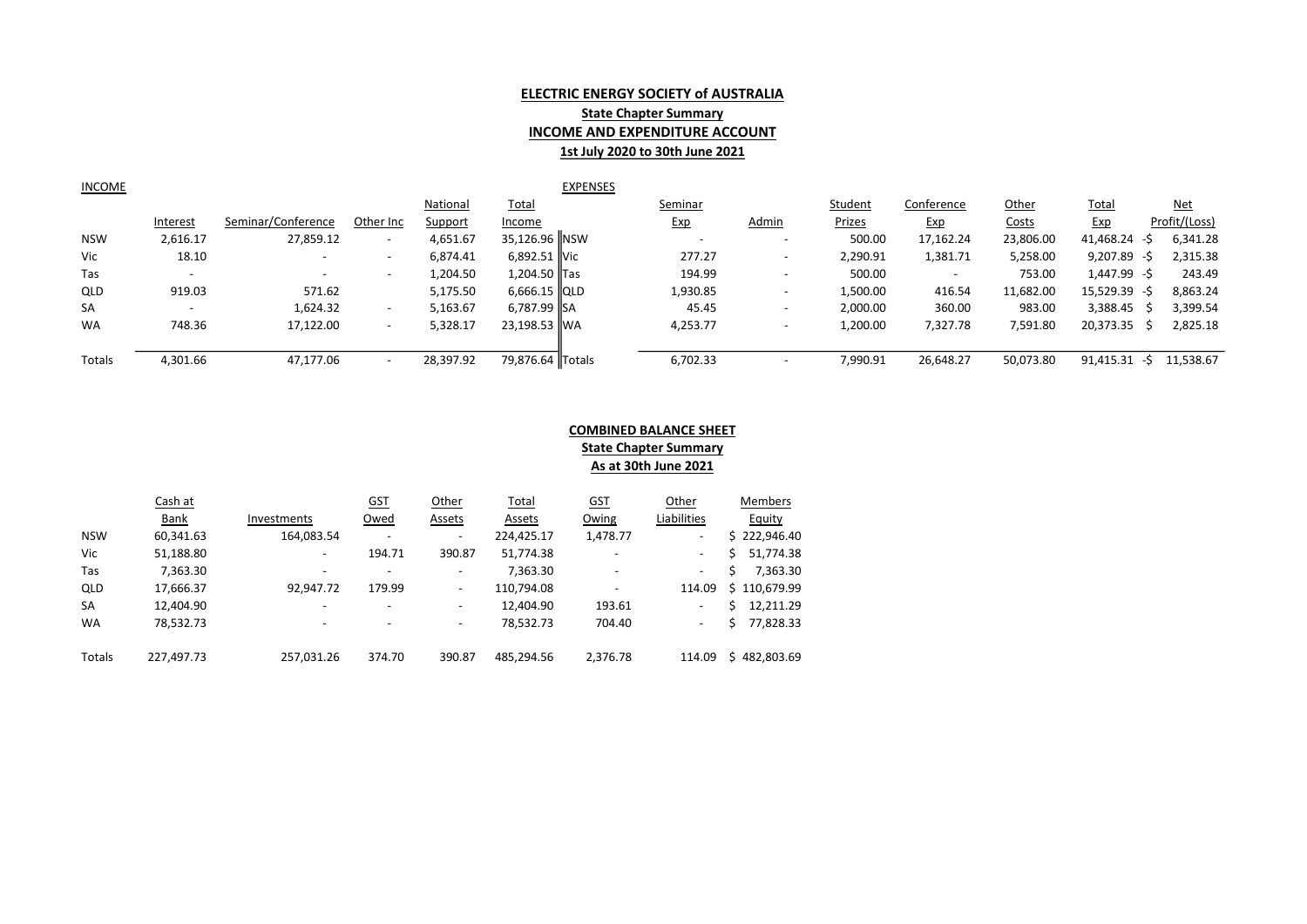#### **NSW State Chapter**

# INCOME AND EXPENDITURE ACCOUNT 1st July 2020 to 30th June 2021

| <b>INCOME</b>                       | 2020/2021       |
|-------------------------------------|-----------------|
| <b>National Support</b>             | 3,151.67        |
| <b>Student Award Funding</b>        | 1,500.00        |
| Seminar Income                      | 27,859.12       |
| Interest Income                     | 2,616.17        |
|                                     |                 |
| <b>TOTAL INCOME</b>                 | 35,126.96       |
| <b>LESS: EXPENDITURE</b>            |                 |
| <b>Student Prizes</b>               | 500.00          |
| <b>Domestic Conference Expenses</b> | 17,162.24       |
| National Levy                       | 23,806.00       |
|                                     |                 |
| <b>TOTAL EXPENSES</b>               | 41,468.24       |
| Profit / (Loss) for period          | -\$<br>6,341.28 |

#### **BALANCE SHEET**

| <b>ASSETS</b>                          |              |
|----------------------------------------|--------------|
| <b>Westpac Cheque Account</b>          | 25,834.43    |
| Westpac Investment Account             | 34,507.20    |
| Term Deposit - Suncorp                 | 28,333.99    |
| Term Deposit - Westpac                 | 69,981.02    |
| Term Deposit - Westpac                 | 47,904.12    |
| Term Deposit - Westpac                 | 17,864.41    |
| <b>GST Owing from National</b>         |              |
| <b>Total Assets</b>                    | 224,425.17   |
| <b>LIABILITIES</b>                     |              |
| <b>GST Owing to National</b>           | 1,478.77     |
|                                        | 1,478.77     |
| <b>Net Assets</b>                      | \$222,946.40 |
| <b>MEMBERS EQUITY</b>                  |              |
| Opening Balance at 1st July 2020       | 229,287.68   |
| Plus Movement for the Year             | 6,341.28     |
| <b>Closing Balance at 30 June 2021</b> | \$222,946.40 |
|                                        |              |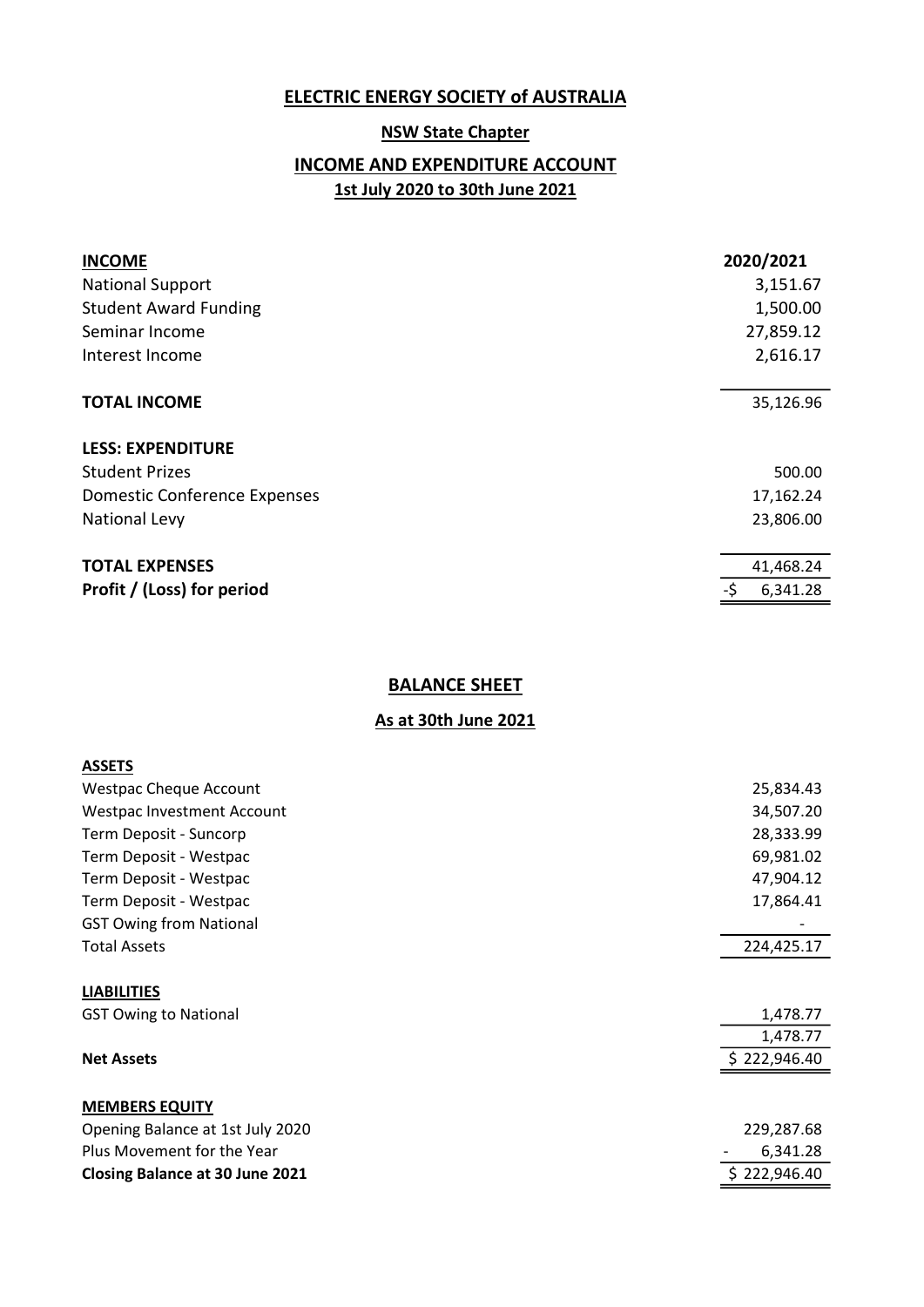#### Victorian State Chapter

# INCOME AND EXPENDITURE ACCOUNT 1st July 2020 to 30th June 2021

| <b>INCOME</b><br><b>National Support</b><br><b>Student Award Funding</b><br>Interest Income<br>Conferences/Seminars |    | 2020/2021<br>2,083.50<br>4,790.91<br>18.10 |
|---------------------------------------------------------------------------------------------------------------------|----|--------------------------------------------|
|                                                                                                                     |    |                                            |
| <b>TOTAL INCOME</b>                                                                                                 |    | 6,892.51                                   |
| <b>LESS: EXPENDITURE</b>                                                                                            |    |                                            |
| Seminars                                                                                                            |    | 277.27                                     |
| <b>Student Prizes</b>                                                                                               |    | 2,290.91                                   |
| Conferences                                                                                                         |    | 1,381.71                                   |
| <b>National Levy</b>                                                                                                |    | 5,258.00                                   |
|                                                                                                                     |    |                                            |
| <b>TOTAL EXPENSES</b>                                                                                               |    | 9,207.89                                   |
| Profit / (Loss) for period                                                                                          | -S | 2,315.38                                   |
|                                                                                                                     |    |                                            |

# BALANCE SHEET

| <b>ASSETS</b>                                     |    |           |
|---------------------------------------------------|----|-----------|
| <b>Westpac Account</b>                            |    | 9,428.53  |
| <b>Westpac Account</b>                            |    | 41,760.27 |
| <b>Funds owed from National</b>                   |    | 390.87    |
| <b>GST Owed from National</b>                     |    | 194.71    |
| <b>Total Assets</b>                               |    | 51,774.38 |
| <b>LIABILITIES</b><br><b>GST Owed to National</b> |    |           |
| <b>Net Assets</b>                                 | -Ś | 51,774.38 |
| <b>MEMBERS EQUITY</b>                             |    |           |
| Opening Balance at 1st July 2020                  |    | 54,089.76 |
| Plus Movement for the Year                        |    | 2,315.38  |
| <b>Closing Balance at 30 June 2021</b>            | \$ | 51,774.38 |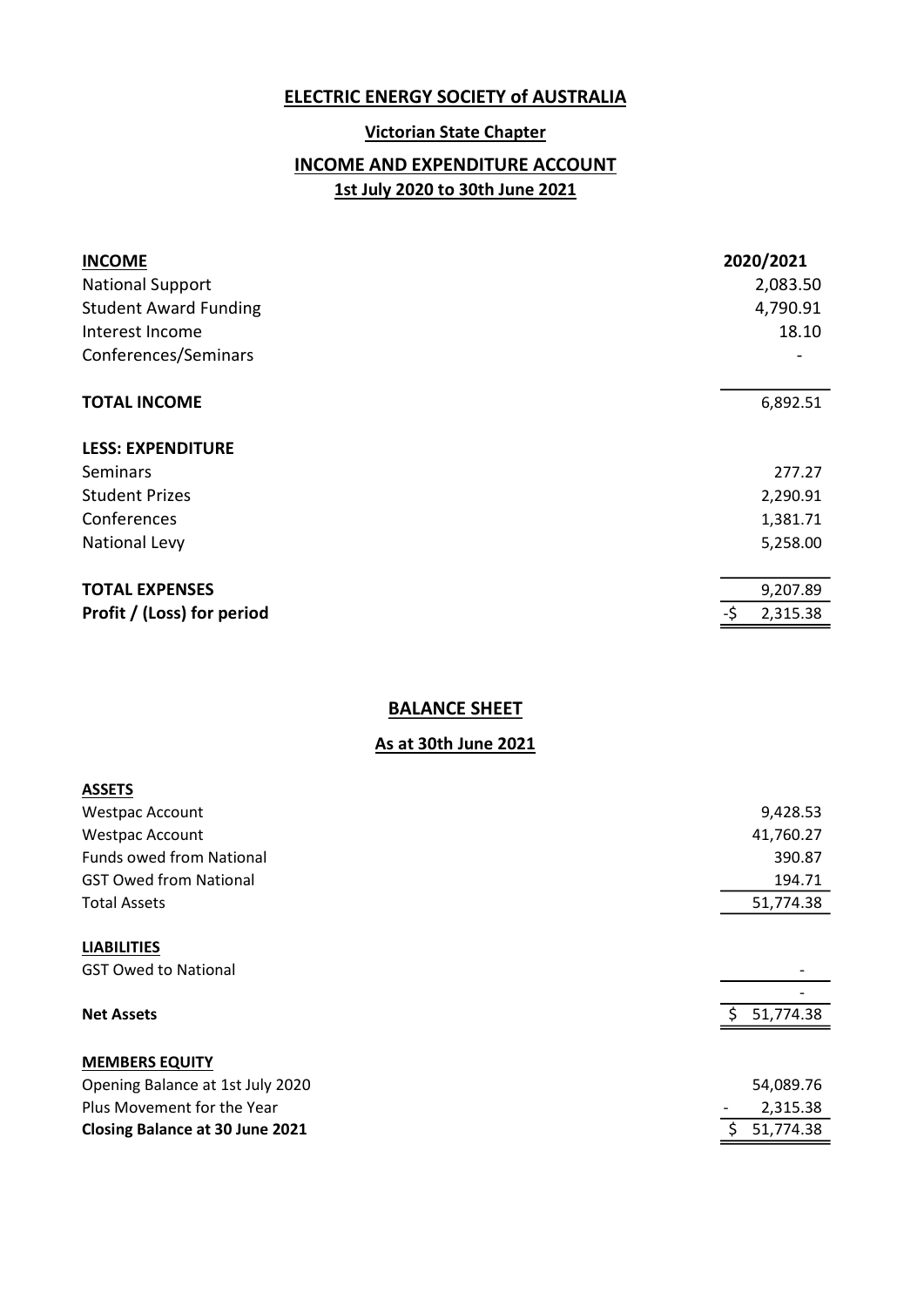#### Tasmania State Chapter

# INCOME AND EXPENDITURE ACCOUNT 1st July 2020 to 30th June 2021

| <b>INCOME</b><br><b>National Support</b><br><b>Student Award Funding</b><br>Interest Income |     | 2020/2021<br>204.50<br>1,000.00 |
|---------------------------------------------------------------------------------------------|-----|---------------------------------|
| <b>TOTAL INCOME</b>                                                                         |     | 1,204.50                        |
| <b>LESS: EXPENDITURE</b>                                                                    |     |                                 |
| <b>Seminars</b>                                                                             |     | 194.99                          |
| <b>Student Prizes</b>                                                                       |     | 500.00                          |
| <b>National Levy</b>                                                                        |     | 753.00                          |
| <b>TOTAL EXPENSES</b>                                                                       |     | 1,447.99                        |
| Profit / (Loss) for period                                                                  | -\$ | 243.49                          |

# **BALANCE SHEET**

| <b>ASSETS</b>                          |    |          |
|----------------------------------------|----|----------|
| <b>CBA Cheque Account</b>              |    | 7,363.30 |
| <b>GST Owed From National</b>          |    |          |
| <b>Total Assets</b>                    |    | 7,363.30 |
| <b>LIABILITIES</b>                     |    |          |
| <b>GST Owed to National</b>            |    |          |
|                                        |    |          |
| <b>Net Assets</b>                      |    | 7,363.30 |
| <b>MEMBERS EQUITY</b>                  |    |          |
| Opening Balance at 1st July 2020       |    | 7,606.79 |
| Plus Movement for the Year             |    | 243.49   |
| <b>Closing Balance at 30 June 2021</b> | S. | 7,363.30 |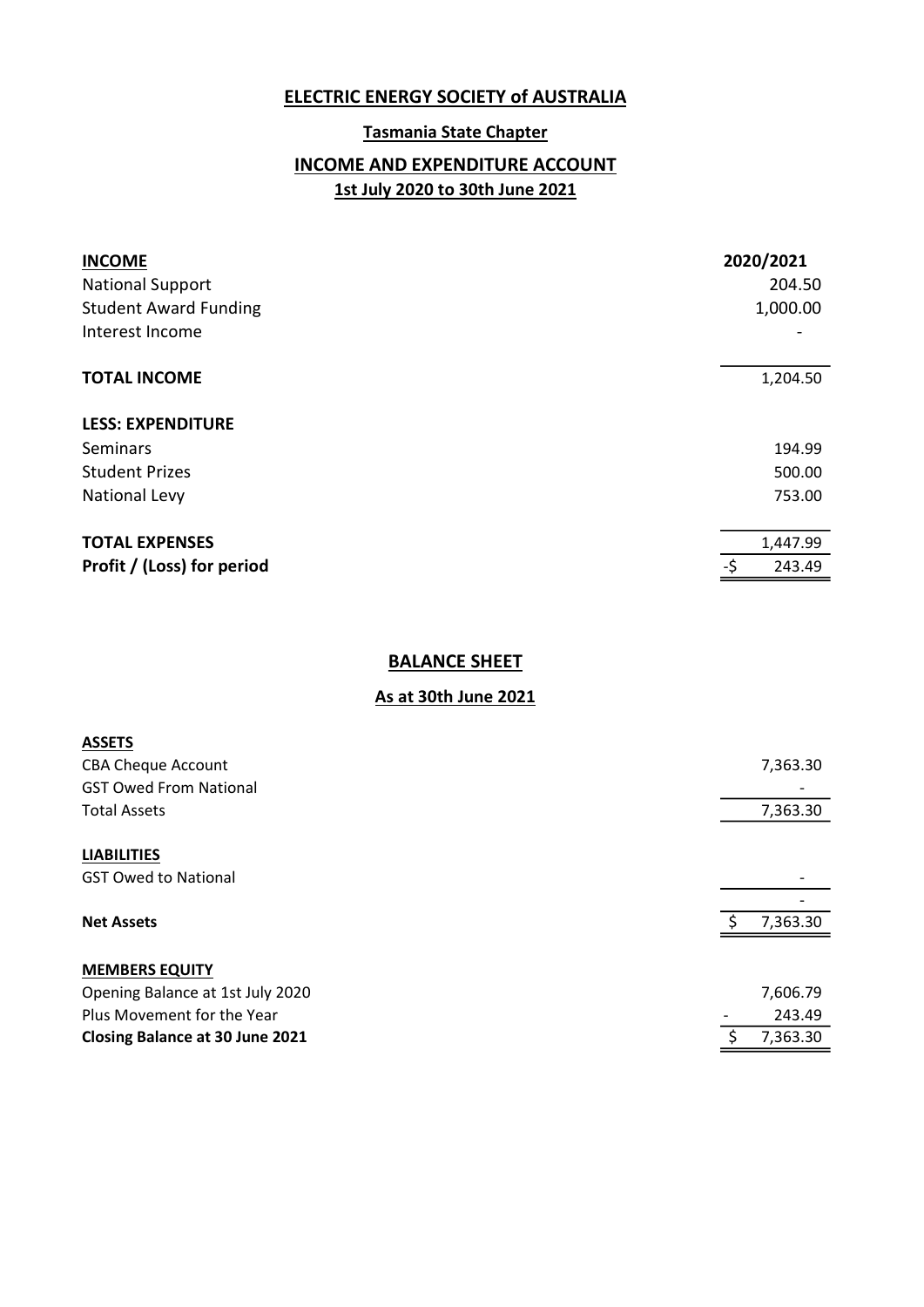#### Queensland State Chapter

# INCOME AND EXPENDITURE ACCOUNT 1st July 2020 to 30th June 2021

| <b>INCOME</b>                | 2020/2021       |
|------------------------------|-----------------|
| <b>National Support</b>      | 3,175.50        |
| <b>Student Award Funding</b> | 2,000.00        |
| Interest Income              | 919.03          |
| Conferences/Seminars         | 571.62          |
|                              |                 |
| <b>TOTAL INCOME</b>          | 6,666.15        |
| <b>LESS: EXPENDITURE</b>     |                 |
| Seminars                     | 1,930.85        |
| <b>Student Prizes</b>        | 1,500.00        |
| Conferences                  | 416.54          |
| <b>National Levy</b>         | 11,682.00       |
|                              |                 |
| <b>TOTAL EXPENSES</b>        | 15,529.39       |
| Profit / (Loss) for period   | -\$<br>8,863.24 |
|                              |                 |

# BALANCE SHEET

| <b>ASSETS</b>                          |              |
|----------------------------------------|--------------|
| <b>CBA Cheque Account</b>              | 17,666.37    |
| <b>Term Deposit</b>                    | 92,947.72    |
| <b>GST Owing from National</b>         | 179.99       |
| <b>Total Assets</b>                    | 110,794.08   |
|                                        |              |
| <b>LIABILITIES</b>                     |              |
| <b>Funds Owed to National</b>          | 114.09       |
| <b>GST Owed to National</b>            |              |
|                                        | 114.09       |
| <b>Net Assets</b>                      | \$110,679.99 |
|                                        |              |
| <b>MEMBERS EQUITY</b>                  |              |
| Opening Balance at 1st July 2020       | 119,543.23   |
| Plus Movement for the Year             | 8,863.24     |
| <b>Closing Balance at 30 June 2021</b> | 110,679.99   |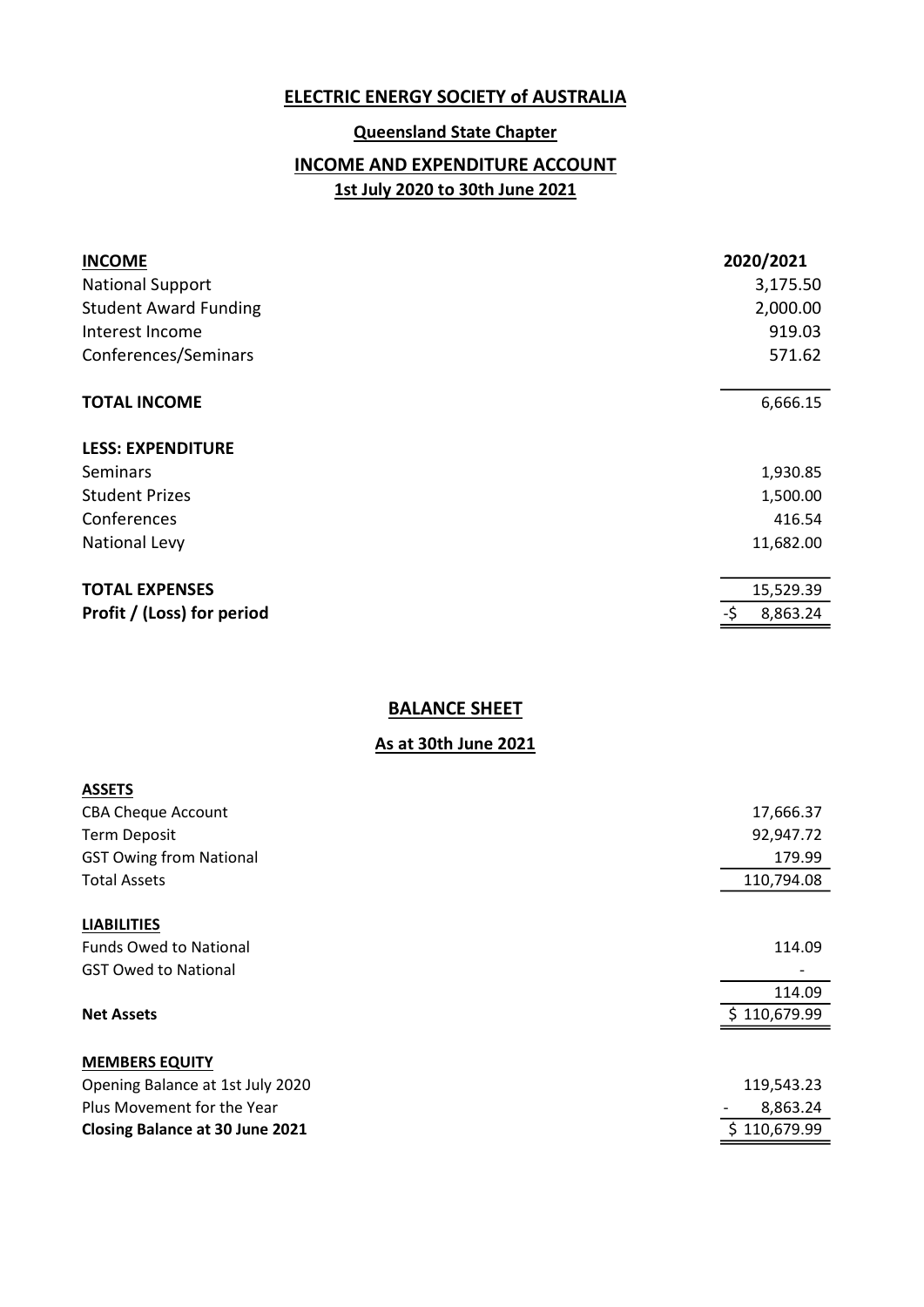#### South Australian State Chapter

# INCOME AND EXPENDITURE ACCOUNT 1st July 2020 to 30th June 2021

| <b>INCOME</b><br><b>National Support</b><br><b>Student Award Funding</b><br><b>Seminars</b> | 2020/2021<br>1,163.67<br>4,000.00<br>1,624.32 |
|---------------------------------------------------------------------------------------------|-----------------------------------------------|
| <b>TOTAL INCOME</b>                                                                         | 6,787.99                                      |
| <b>LESS: EXPENDITURE</b>                                                                    |                                               |
| <b>Bank Charges</b>                                                                         | 2.00                                          |
| Seminars                                                                                    | 45.45                                         |
| <b>Student Prizes</b>                                                                       | 2,000.00                                      |
| Conferences                                                                                 | 360.00                                        |
| <b>National Levy</b>                                                                        | 981.00                                        |
| <b>TOTAL EXPENSES</b>                                                                       | 3,388.45                                      |
| Profit / (Loss) for period                                                                  | 3,399.54                                      |
|                                                                                             |                                               |

# BALANCE SHEET

| <b>ASSETS</b>                          |                 |
|----------------------------------------|-----------------|
| <b>CBA Cheque Account</b>              | 12,404.90       |
| <b>GST Owed From National</b>          |                 |
| <b>Total Assets</b>                    | 12,404.90       |
|                                        |                 |
| <b>LIABILITIES</b>                     |                 |
| <b>GST Owed to National</b>            | 193.61          |
|                                        | 193.61          |
| <b>Net Assets</b>                      | ς.<br>12,211.29 |
|                                        |                 |
| <b>MEMBERS EQUITY</b>                  |                 |
| Opening Balance at 1st July 2020       | 8,811.75        |
| Plus Movement for the Year             | 3,399.54        |
| <b>Closing Balance at 30 June 2021</b> | ς.<br>12,211.29 |